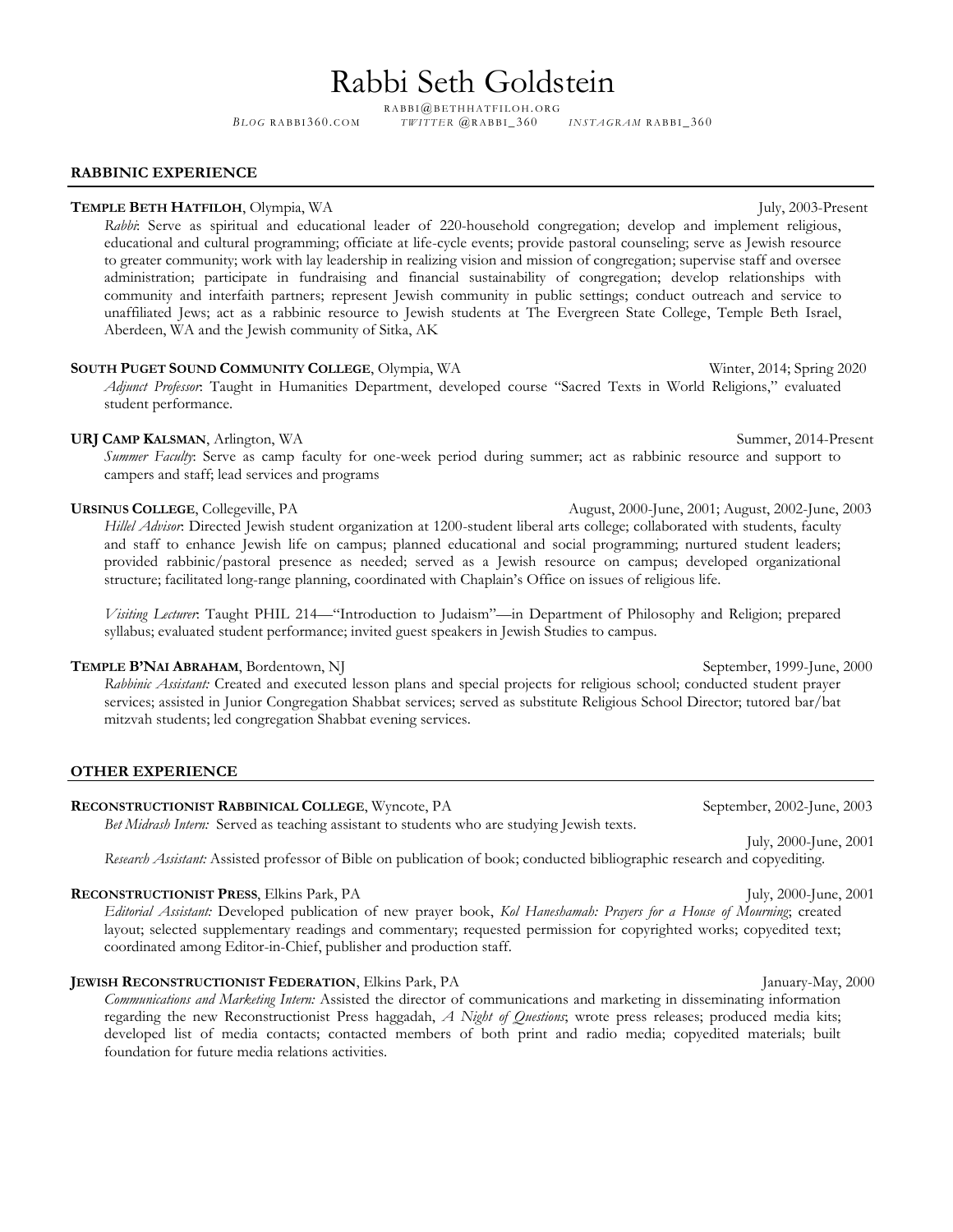# **UNIVERSITY OF WASHINGTON, SCHOOL OF PROFESSIONAL AND CONTINUING EDUCATION**, Seattle, WA

Certificate in Nonprofit Management, 2015

# **RECONSTRUCTIONIST RABBINICAL COLLEGE**, Wyncote, PA

 Rabbinic ordination and M.A. in Hebrew Letters, 2003 Ira and Judith Eisenstein Scholarship; Becker Israel Scholarship Reconstructionist Student Association, vice president Seminarians Interacting, National Conference of Christians and Jews Center for Jewish Community Studies, Judaism in the American Public Square, Seminar for Rabbinical and Graduate Students Israel Year included coursework at Hebrew University, Schechter Institute, Pardes Institute

# **THE GRADUATE SCHOOL OF THE JEWISH THEOLOGICAL SEMINARY**, New York, NY

M.A. in Interdisciplinary Jewish Studies, 1999 Robinson Memorial Prize for "Joshua 3:1-5:1: The Crossing of the Jordan as a Nation-building Exercise" Graduate Student Organization, president

# **WESLEYAN UNIVERSITY**, Middletown, CT

B.A. with Honors, Government major with concentration in Political Theory, 1994 Honors Thesis: "'In His Own Image': Perfection, Charisma and Leadership in Maimonidean Political Thought" Skirm Prize for "The Doctrine of Revolutionary Political Leadership in the Writings of Max Weber and Karl Marx"

# **CONTINUING EDUCATION AND FELLOWSHIPS**

- Fellow: Clergy Leadership Incubator
- 40-Hour Professional Mediation Training, Advanced Multi-Party Mediation Training, Facilitating Effective Meetings: Dispute Resolution Center of Thurston County
- Brickner Rabbinic Social Justice Fellow: Religious Action Center of Reform Judaism
- Clergy Leadership Program: Institute for Jewish Spirituality
- Fellow: Rabbis Without Borders (CLAL—The National Jewish Center for Learning and Leadership)
- Fellow: STAR PEER (Synagogues: Transformation and Renewal, Professional Education for Excellence in Rabbis)
- Gottman Institute Seven Principles Leader Certification

# **PUBLICATIONS AND PROJECTS**

- *Rabbi 360* blog: [www.rabbi360.com](http://www.rabbi360.com/)
- *Two Rabbis Cross America* blog [tworabbiscrossamerica.wordpress.com](http://tworabbiscrossamerica.wordpress.com/)
- *Torah tl;dr*: podcast ("60 Seconds to Wisdom. Short Teachings on the Weekly Torah Portion. Suitable for All Who Seek.")
- *The Golden PodCalf podcast ("One story. Two friends. Infinite Understandings.")*
- *Carpooling with Rabbi*: webseries ("Sharing insights, inspiration and a ride to work.")
- Regular contributor to Rabbis Without Borders blog on [www.myjewishlearning.org](http://www.myjewishlearning.org/)
- Olympia Charter for Compassion, [www.olycompassion.org](http://www.olycompassion.org/)
- "Creating a Progressive, Inclusive, Egalitarian Jewish People," on Evolve: Groundbreaking Jewish Conversations [\(evolve.reconstructingjudaism.org\)](https://evolve.reconstructingjudaism.org/)
- "Building the Parapet of Gun Legislation," in *Not By Might: Channeling the Power of Faith to End Gun Violence*, ed. Menachem Creditor.
- "Shavuot," in *A Guide to Jewish Practice*, *Volume 2: Shabbat and Holidays,* Reconstructionist Rabbinical College Press
- "A Prayer for Healing after a Hate Crime" published on Ritualwell [\(www.ritualwell.org\)](http://www.ritualwell.org/)
- Commentary in *The Other Side of the Sea: A Haggadah for Fighting Modern-Day Slavery*, *T'ruah*: The Rabbinic Call for Human Rights
- "This Sunday, I am Fasting for Black Churches," cross-posted on Showing Up for Racial Justice (www.showingupforracialjustice.org)
- "*Yom Haherut*: Celebrating our American Redemption," *Reconstructionism Today* 11:2 (Winter 2003/4)
- "Membership, Identity and Status," a book review of *The Jewish Political Tradition*, vol. 2 "Membership," ed. by Michael Walzer, Menachem Lorberbaum and Noam J. Zohar, in *The Reconstructionist* 68:2 (Spring, 2004)
- "Reading *Toevah*: Biblical Criticism and Difficult Texts," in *The Reconstructionist* 67:2 (Spring, 2003)
- "Identity, Status and Rabbinic Leadership in Contemporary Judaism," in *The Reconstructionist* 66:1 (Fall, 2001)
- Commentary in *Kol Haneshamah: Prayers for a House of Mourning*, Reconstructionist Press, 2001
- Untitled essay on domestic violence and compassionate Jewish leadership in *The Jewish Heart: A Book of Reflections*, The HealthCare Chaplaincy: Jewish Institute for Pastoral Care, 2000